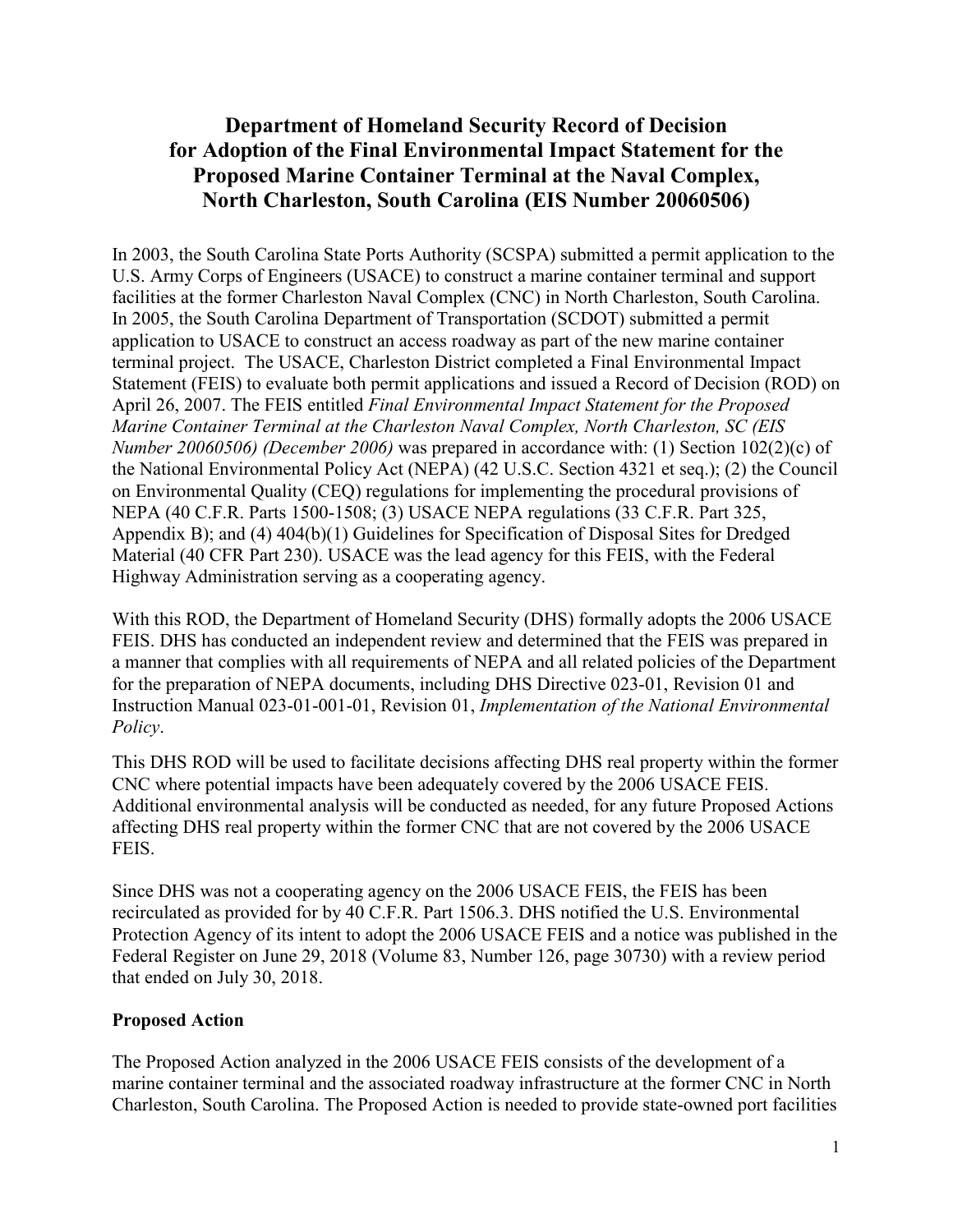that meet the reasonably projected throughput capacity for containerized cargo in the state of South Carolina in the next twenty years.

The Preferred Alternative is considered the Proposed Action, as described below. Additional details may be found in Chapter 3 of the 2006 USACE FEIS. SCSPA's action would construct a 287-acre port facility on Cooper River, consisting of the following major components:

- **Wharf.** The SCSPA would develop 11.5 acres of wharf structure on the west side of the Cooper River, with a berth area 49 feet deep and 150 feet wide. This wharf would be developed with an estimated six container cranes with a minimum outreach of 200 feet.
- **Berth and Access Channel.** The SCSPA would develop a 65.8-acre berth and access channel. This area extends approximately 850 feet from the edge of the proposed wharf to the edge of the existing Federal navigation channel. The berth and access channel will be excavated to a total depth of -49 feet at mean low water (MLW), which is equal to the depth of the adjacent federal navigation channel.
- **Container Yard and Support Facilities.** The SCSPA would develop 225 acres of lighted, paved area for container processing and storage upland of the wharf. In addition, the SCSPA proposes to build 40 acres of paved area and buildings for support gate structures and other operations and facilities.
- **Improvements to Tidewater Road**. The SCSPA would make improvements to Tidewater Road to provide access to Cooper River Marina, which is owned and operated by Charleston County Parks and Recreation Commission. This new two-lane paved roadway would also provide access to an employee parking area for the proposed port facility.
- **Stormwater Management Facilities**. The SCSPA would develop approximately 25 acres of stormwater management facilities. The runoff would be collected from the support area, container yard, wharf, and portions of Tidewater Road and routed to a stormwater treatment pond that would be constructed along the south side of the terminal.

SCDOT's Proposed Action is to construct an access roadway, which includes the following major components:

- **Port Access Road.** The SCDOT would construct a four-lane access roadway from the entrance of the proposed port facility to Interstate 26. The majority of the proposed roadway would be elevated on structure to minimize the potential impact to Shipyard Creek and existing roadway and railway infrastructure (such as Spruill Avenue, Meeting Street Road, CSX Cooper Yard).
- Meeting Street Interchange (Exit 217). The SCDOT would rebuild the existing interchange in order to construct collector/distributor roads. These improvements consist of two additional lanes of traffic that are separated from the interstate by a concrete barrier, which would help vehicles from the proposed port access road and the existing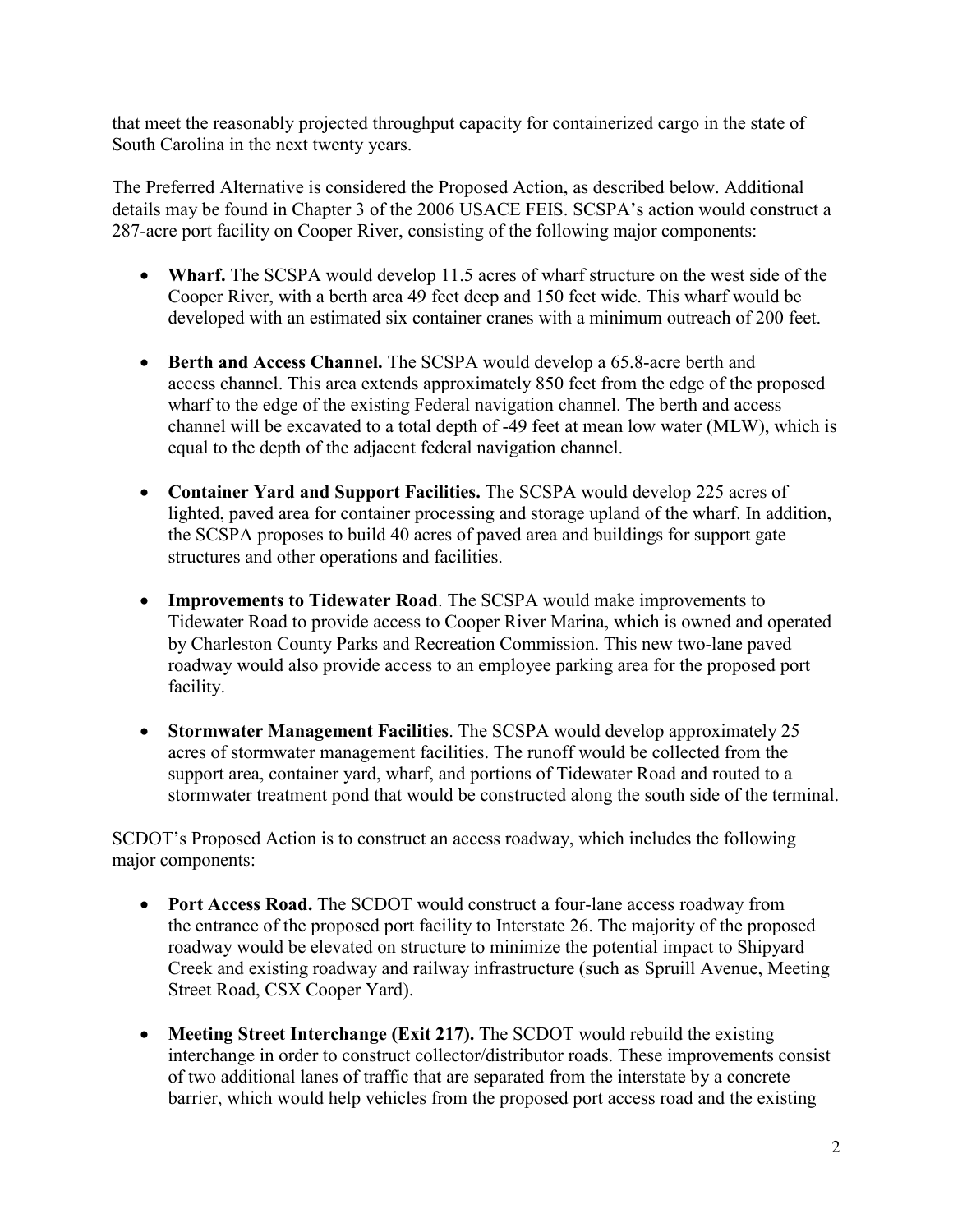interchange to safely and efficiently enter and exit the interstate.

- **Local Access Roadway.** The SCDOT would construct a four-lane roadway at Stromboli Avenue that provides eastbound and westbound access to Interstate 26 via the port access road. This roadway also establishes a new connection to Bainbridge Avenue that provides Veterans Terminal and the Federal Law Enforcement Training Centers (FLETC) more direct access to Interstate 26 via the port access road.
- **Stromboli Avenue Improvements.** The SCDOT would reopen Stromboli Avenue to through traffic and to construct improvements to the existing intersection with Carner Avenue and Meeting Street.
- **Bridge to Tidewater Road.** A second bridge would be constructed across Shipyard Creek from the local access roadway to Tidewater Road. This bridge would provide access to the Cooper River Marina and the employee entrance to the proposed port facility.

### **Alternatives Analysis**

The 2006 USACE FEIS included a detailed analysis of the Proposed Action (Preferred Alternative), the No Action Alternative, and two alternative sites (Daniel Island Alternative and Clouter Island Alternative). A detailed discussion of the alternatives considered as well as those dismissed from further analysis is found in the FEIS, Chapter 3. The alternatives analyzed in the FEIS adequately addressed the wide range of resource considerations in compliance with NEPA. The selection of the Preferred Alternative by the USACE, based upon the analysis in the FEIS, provided a decision that was responsive to all substantive resource issues identified both internally and through public and interagency participation for the project.

### **Environmentally Preferable Alternative**

DHS concurs with the USACE's determination that the Proposed Action (Preferred Alternative) is also the environmentally preferable alternative as documented in the April 26, 2007 USACE ROD. The Proposed Action at any of the alternative sites would result in both beneficial and adverse impacts, as documented in the USACE FEIS and ROD. The issues that were identified as the most relevant during the public review period and those that exhibited the greatest differences among the alternatives were used by the USACE in determining the environmentally preferred alternative. Resource areas that had the most substantial differences between the alternative sites were land use, transportation, air quality, and aesthetics. Table 1 below shows a general comparison between the alternative sites, and a detailed discussion may be found in Chapters 3-5 of the 2006 USACE FEIS and the ROD.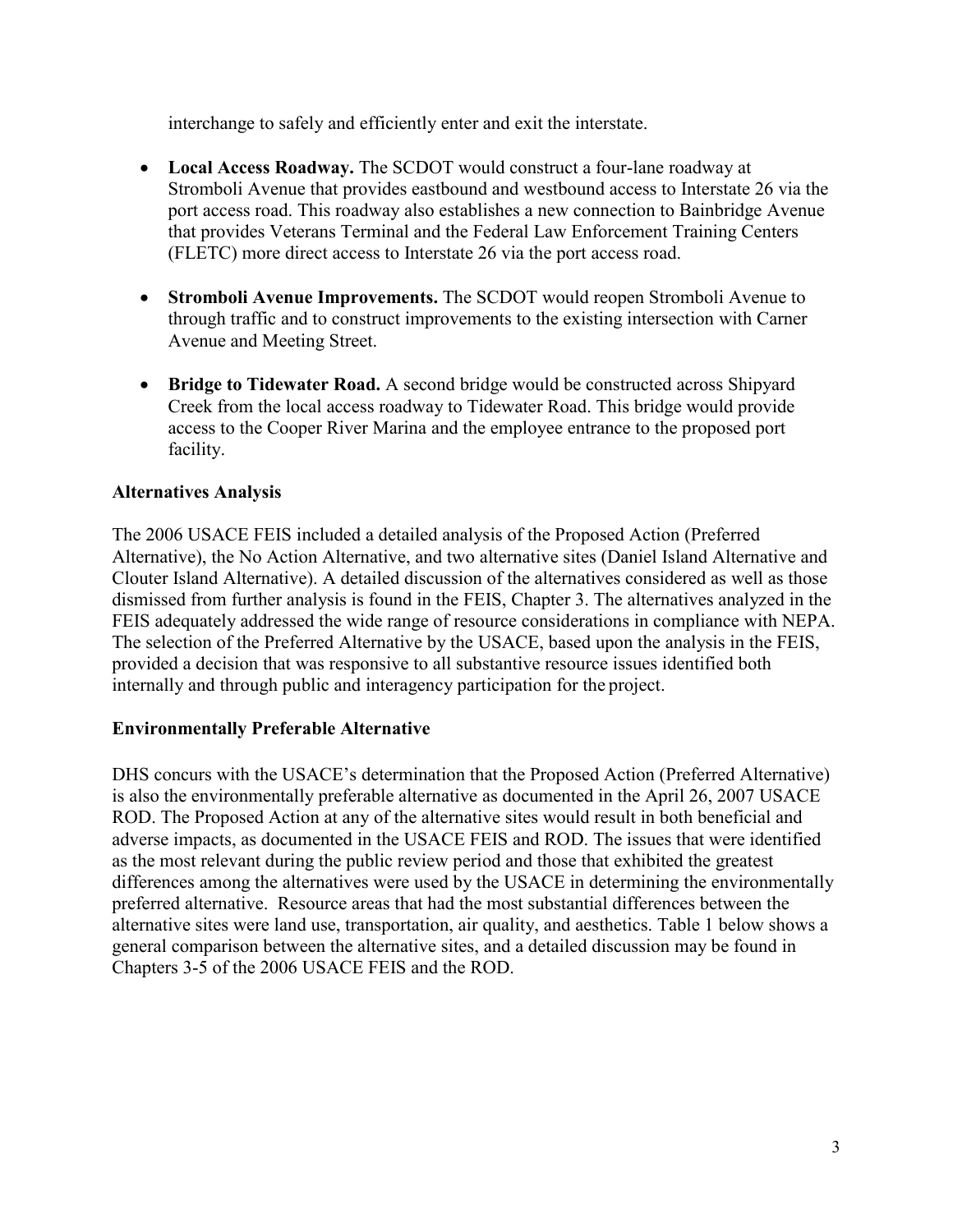| <b>Resource Area</b>                                                    | <b>Proposed Action</b><br>(Preferred | <b>Daniel Island</b><br><b>Alternative</b> | <b>Clouter Island</b><br><b>Alternative</b> |
|-------------------------------------------------------------------------|--------------------------------------|--------------------------------------------|---------------------------------------------|
|                                                                         | Alternative)                         |                                            |                                             |
| <b>Physical Setting</b>                                                 | X                                    |                                            |                                             |
| Socioeconomics                                                          | Similar                              | Similar                                    | Similar                                     |
| Navigation                                                              | Similar                              | Similar                                    | Similar                                     |
| <b>Cultural Resources</b>                                               | Similar                              | Similar                                    | Similar                                     |
| Threatened and<br><b>Endangered Species</b>                             | Similar                              | Similar                                    | Similar                                     |
| Shorelines                                                              | Similar                              | Similar                                    | Similar                                     |
| Floodplains                                                             | Similar                              | Similar                                    | Similar                                     |
| Social Characteristics                                                  | X                                    |                                            |                                             |
| Community<br>Infrastructure and<br><b>Municipal Services</b>            | X                                    | X                                          |                                             |
| Noise                                                                   |                                      |                                            | X                                           |
| Light                                                                   | X                                    |                                            |                                             |
| Section 4(f), Section<br>$6(f)$ and other<br>Recreational<br>Facilities | $\mathbf X$                          |                                            |                                             |
| Haz Waste and<br>Materials                                              | Similar                              | Similar                                    | Similar                                     |
| <b>Aquatic Sediments</b><br>and Dredging                                |                                      | X                                          |                                             |
| <b>Natural Resources</b>                                                | Similar                              | Similar                                    | Similar                                     |
| Water Quality                                                           |                                      | X                                          |                                             |
| Land Use                                                                | X                                    |                                            |                                             |
| Transportation                                                          | X                                    |                                            |                                             |
| Air Quality                                                             | $\overline{\text{X}}$                |                                            |                                             |

**Table 1. Environmentally Preferable Alternative by Resource**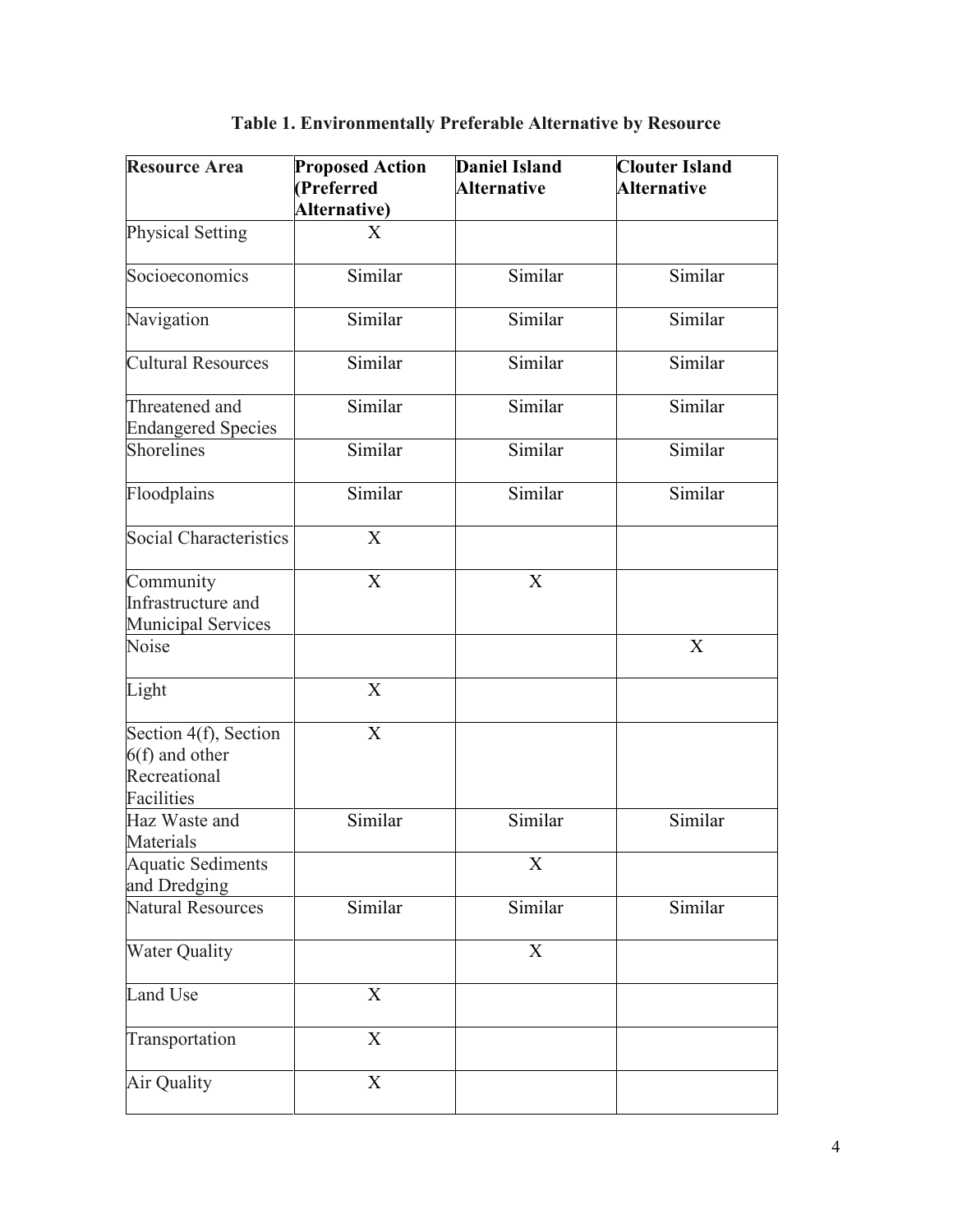| <b>Resource Area</b> | <b>Proposed Action</b><br>(Preferred<br>Alternative) | <b>Daniel Island</b><br><b>Alternative</b> | <b>Clouter Island</b><br><b>Alternative</b> |
|----------------------|------------------------------------------------------|--------------------------------------------|---------------------------------------------|
| Aesthetics           |                                                      |                                            |                                             |

The development of the Proposed Action would have impacts on various resource areas. In order to select the environmentally preferable alternative, the USACE needed to consider each of these factors in light of its statutory responsibilities to protect both navigation pursuant to Section 10 of the Rivers and Harbors Act, and aquatic resources pursuant to Section 404 of the Clean Water Act. In order to develop a marine container terminal and access roadway on any of the alternative sites, both waters of the United States and navigable waters of the United States would be affected.

As documented in the FEIS, the Preferred Alternative is expected to result in the direct loss and the modification through deepening of the greatest acreage of aquatic resources. However, the development of the Clouter Island Alternative would result in the loss of confined disposal facility (CDF) capacity that is necessary to maintain the existing federal navigation channel. Replacement of this CDF capacity would likely result in substantially greater secondary impacts to aquatic resources. Likewise, there are several other areas where the Preferred Alternative would have slightly greater or moderately greater impacts to the human environment.

As described in the 404(b)(1) Guidelines, USACE must also consider other environmental concerns in determining whether or not a specific activity is considered the least environmentally damaging practicable alternative pursuant to the Clean Water Act. In this case, the development of the Daniel Island or Clouter Island Alternative site would result in significantly greater impacts to transportation, air quality, and/or land use than the Preferred Alternative. Therefore, the Preferred Alternative is considered both the environmentally preferable alternative pursuant to NEPA and the least environmentally damaging practicable alternative pursuant to the Clean Water Act.

### **Environmental Consequences and Mitigation**

The 2006 USACE FEIS, Chapters 3-5 and ROD contain a detailed analysis of the environmental impacts of the Proposed Action and alternatives, including the mitigation plan to offset potential adverse impacts. As the mitigation requirements are extensive, this ROD highlights the major components of the mitigation measures but does not provide an exhaustive discussion.

The SCSPA and SCDOT submitted a compensatory mitigation plan for waters of the United States. SCSPA would create approximately 22 acres of salt marsh on Drum Island (located downstream of the project site near the confluence of the Cooper and Wando Rivers), contributing \$1,000,000 to assist the Trust for Public Land, a national non-profit private land conservation organization to secure funding to purchase Morris Island (located downstream of the project site near the entrance channel to Charleston Harbor), contributing \$1,000,000 in funding to the South Carolina Department of Natural Resources to support existing oyster restoration programs in and around Charleston Harbor, and providing the Nature Conservancy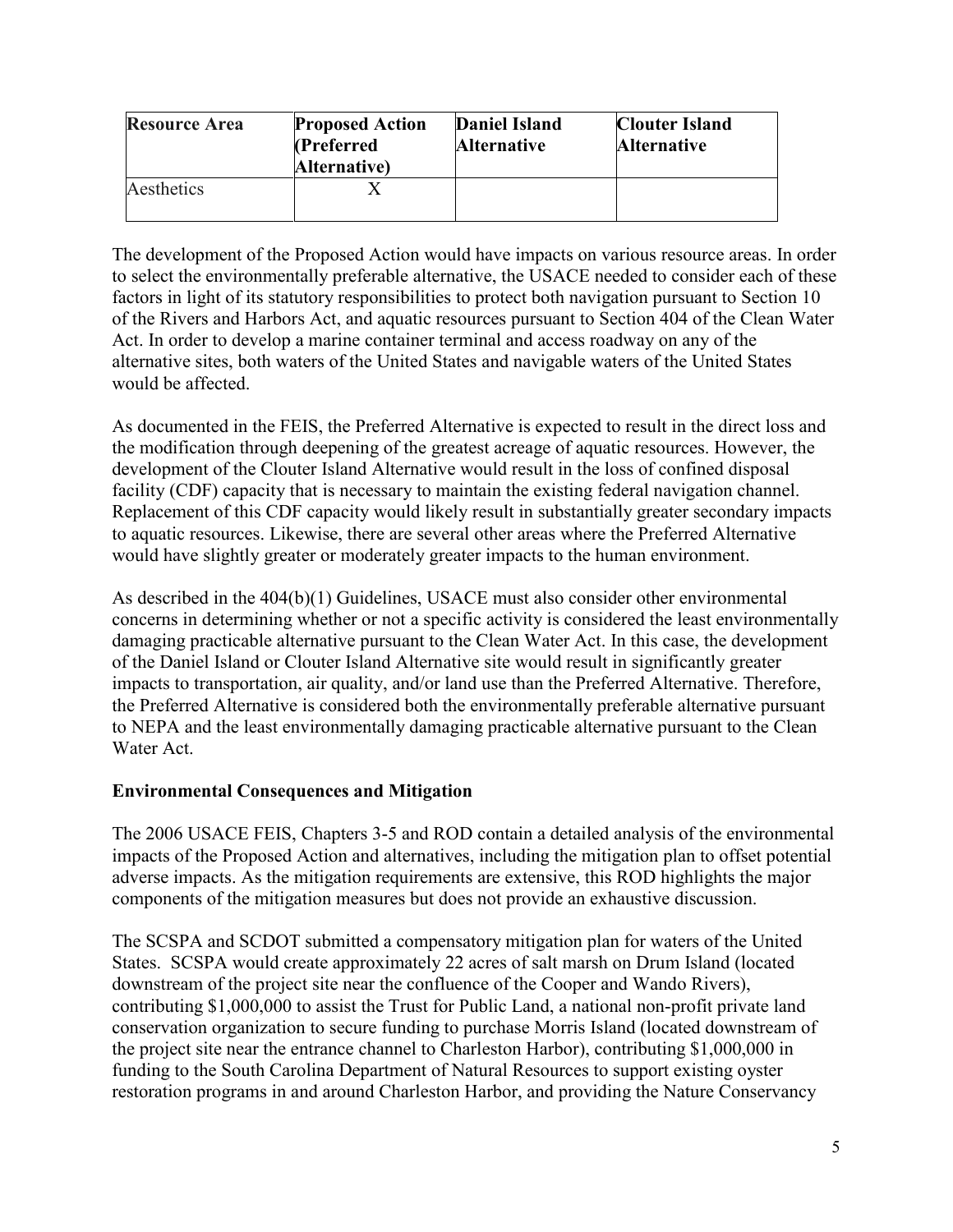with \$1,000,000 in funding to support their efforts to protect aquatic resources on the Cooper River upstream from the project site. The SCSPA's mitigation plan includes more than 1,000 acres of compensatory mitigation: the 22-acre Drum Island Tract, the 136-acre Morris Island Tract, the 8-acre oyster restoration, approximately 950 acres of freshwater wetlands and upland buffers as part of the Cooper River Initiative, and the purchase of 26.8 credits from an appropriate Federally approved wetland mitigation bank within the Cooper River watershed.

The development of the proposed access roadway would result in substantially less adverse impact to waters of the United States than the port facility. SCDOT's portion of the approved mitigation plan includes debiting the appropriate number of tidal and freshwater mitigation credits/acres from their existing Huspa Creek (30.52 credits) and Black River Mitigation Banks (1.02 acres). The proposed mitigation credits and acreages are consistent with the USACE Charleston District's Standard Operating Procedures for Compensatory Mitigation and the mitigation calculations and ratios that were developed for these specific SCDOT mitigation banks.

In addition to the compensatory mitigation plan for aquatic resources, other mitigation measures are discussed within the USACE ROD. The USACE is also requiring that special conditions be included with the SCSPA and SCDOT's federal permit, specifically for:

- physical setting (SCSPA only, to ensure that sufficient information is provided to the USACE on cultural resources, federally listed species, etc. when obtaining fill material),
- environmental justice (commitment to implement the CNC Marine Terminal Plan),
- transportation (SCSPA only),
- noise abatement (SCSPA only),
- sediments and dredged material (SCSPA only),
- essential fish habitat (SCSPA only), and
- Federally listed threatened and endangered species (SCSPA only).

Careful review of the 2006 USACE FEIS and ROD considered the document to be a relevant and cogent analysis of the impacts of the Proposed Action and alternatives, with appropriate mitigation to offset potential impacts.

### **Consultation, Coordination, and Public Involvement**

A detailed discussion of agency coordination and consultation as well as public involvement can be found in Chapters 1 and 7 of the 2006 USACE FEIS. Throughout the development of the EIS, the USACE actively sought to disseminate information on the Proposed Action including the results of studies to evaluate the potential impacts on the human and natural environment. The public involvement process was initiated with a Notice of Intent (NOI) published in the Federal Register on February 19, 2004. Scoping meetings were held on March 16, 2004 and March 22, 2004 and public hearing was held on November 17, 2005. The FEIS was noticed in the Federal Register on December 5, 2006. There has been both public opposition and public support for the Proposed Action since the inception of the EIS process. There were a number of opponents, as well as proponents, at the scoping meeting for the EIS, five public workshops, and at the public hearing. Several local communities and municipalities have adopted resolutions, or submitted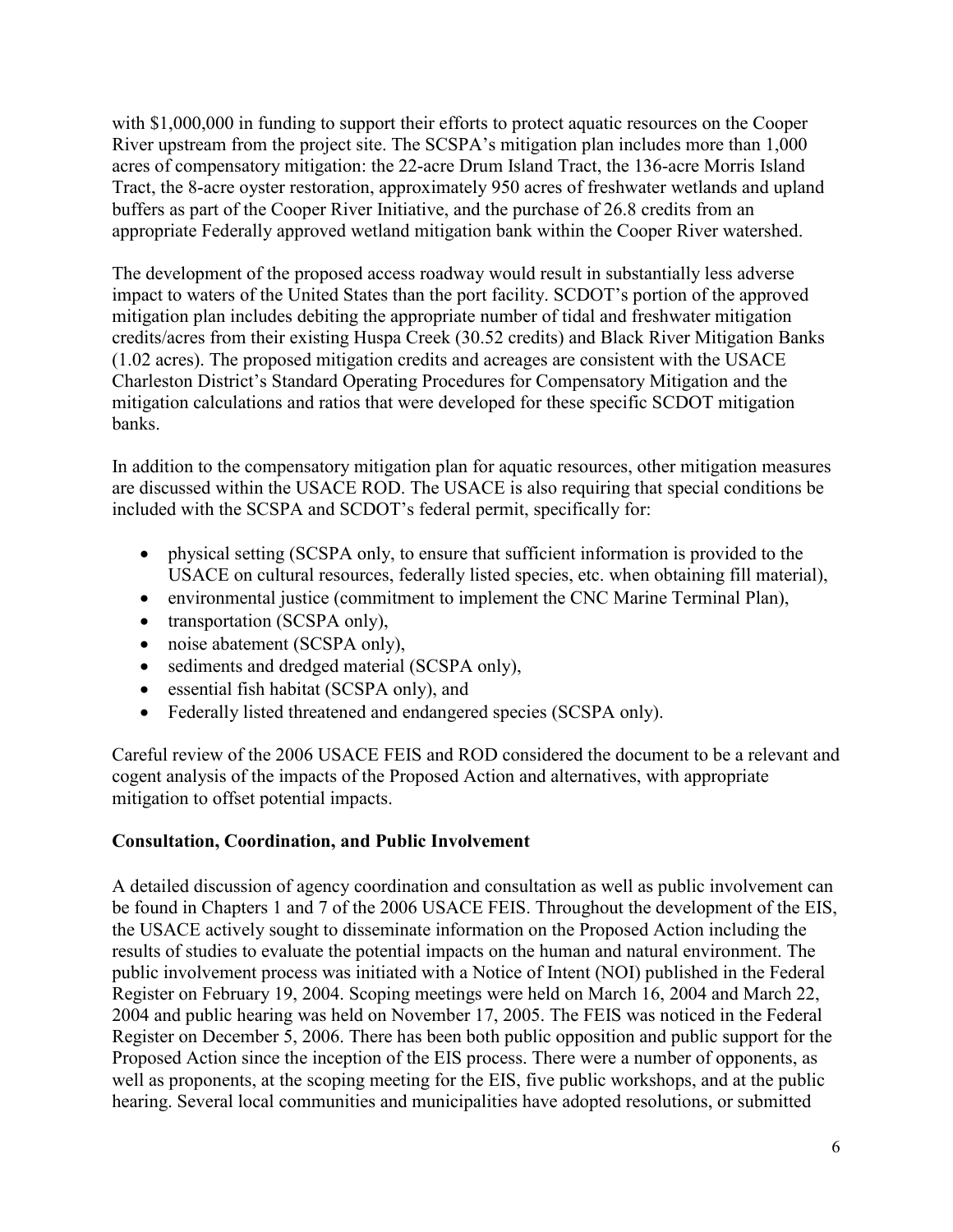comments, in opposition to the Proposed Action. This opposition is based in large part on concerns regarding impacts of the Proposed Action on roadway traffic, air quality, noise, light, and property values. DHS concurs that the USACE has adequately considered public input during the EIS process in accordance with NEPA.

All required agency consultations and coordination have been completed for compliance with the Endangered Species Act and National Historic Preservation Act, among other regulatory requirements. A summary of this information is documented in the FEIS.

#### **Decision and Rationale**

With this ROD, DHS formally adopts the 2006 USACE FEIS and concurs with the selection of the Preferred Alternative from that FEIS, as documented in the ROD issued by the USACE in April 2007. This ROD also serves to formally document that the FEIS was prepared in a manner that complies with all requirements imposed by NEPA, the CEQ regulations implementing NEPA, and all applicable requirements and policies of the Department for NEPA compliance. This ROD also documents DHS' concurrence with the determination by the USACE regarding the consistency of the 2006 USACE FEIS and ROD with other applicable laws, regulations and policies.

The CEQ regulations at 40 CFR Part 1505.2(c) require that decision documents, such as this ROD, state whether all practicable means to avoid or minimize environmental harms that may result from the selected alternative have been adopted, and if not, why they were not. For the reasons discussed above and in the 2006 USACE FEIS and ROD, DHS concurs with the determination by the USACE that the selection of the Preferred Alternative from the FEIS includes all of the practicable mitigation and other protective measures needed to avoid or minimize environmental harms that may result from the decisions made with this DHS ROD and the USACE ROD. DHS has also determined that, of the alternatives considered in detail, the Preferred Alternative from the FEIS best met the purpose and need for action discussed in the FEIS. As a result of these determinations, DHS has elected to adopt the 2006 USACE FEIS.